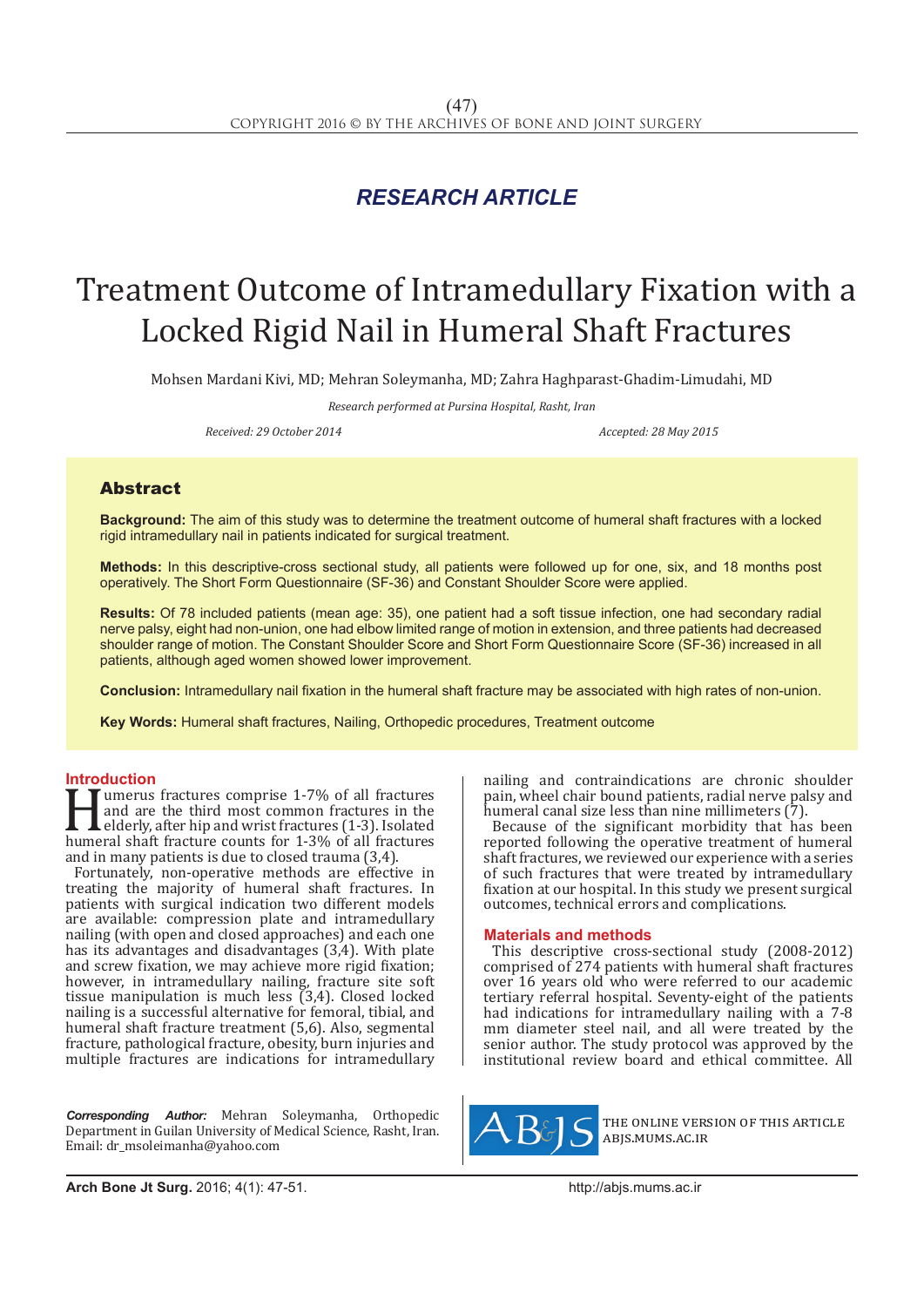these patients were initially treated the first 48 hours after admission. Only three patients with multiple traumas was treated dilatory within a maximum of one week after injury. Open Gustilo type III fractures, proximal fractures within four centimeters of the surgical neck, distal fractures within three centimeters of diaphysis-metaphysis junction, and shaft fractures extending into the greater tubercle were excluded.

The indications for operative treatment were patients with multiple fractures  $(n=51)$ ,<br>pathologic fractures  $(n=3)$ , segmental pathologic fractures  $(n=3)$ , fractures ( $n=19$ ), a burn patient ( $n=1$ ), and patients with BMI>30 (n=4). Seventy-three patients had closed fractures and five patients had open fractures. Fifty-nine fractures were treated with the closed approach and 19 were treated with the open approach.

Before beginning the treatment, therapeutic<br>protocols. and their advantages and protocols, and their advantages disadvantages were completely explained to all patients orally and informed consent was obtained.

#### *Pre-operation planning*

High quality anteroposterior and lateral radiographs of the injured extremity were obtained to learn about the fracture pattern, presence of comminution, medullary canal dimensions, and bowing of the humerus. The

length of the nail was measured as the distance between two centimeters over the olecranon fossa and lower edge of greater tuberosity on the uninjured extremity radiograph after correcting for magnification.

#### *Surgery technique*

The fracture was reduced with gentle longitudinal traction and manipulation. If the reduction procedure failed three times, or if there were any neurovascular injuries, the open technique was selected. After reduction, the entry point for the nail was the greater tuberosity, just lateral to the articular margin. We broached the canal with a reamer and the nail was passed across the fracture site. In case of nonunion, nail removal plating and bone grafting were performed. Postoperative external support consisted of a sling and an elastic bandage. Physiotherapy was initiated gently the first day after surgery, followed by gradually active range of motion exercises when the Codman exercises (5) ceased to be painful.

All patients dismissed in 48 hours after surgery. All patients demographic features, including age, sex and mechanism of trauma were recorded before the follow up begin. Times of follow up visits in all patients were month one, sixth, and 18th after surgery.

### *Post-op evaluation*

In the month one (Visit A), sixth (Visit B), and 18th (Visit C) after surgery, each patient was examined by another surgeon. Complications were recorded and

**motion caused by nail protrusion out of the humeral head.**

**Figure 2. Elbow limited range of motion caused by nail protrusion into the olecranon fossa.**

shoulder subjective outcome was evaluated using a combination of the Constant Shoulder Score, Short Form Questionnaire (SF-36).

Union was defined as the absence of motion at the fracture site with manual manipulation and the consolidation of visible callus as seen on radiographs. A nonunion was present if the fracture did not reach the union by six months after injury. Other complications in this study were: mal-union, secondary radial nerve palsy, soft tissue infection, and limited range of motion in the elbow or shoulder joints.

Constant score is a valid tool to evaluate the function of the shoulder. This scoring system (range: 0-100) consists of four variables (pain, daily living activities, range of motion, power) that are used to assess the range of motion and limb strength. Range of motion was measured by the Goniometer and the favorable score for this tool is between 60-70 points (8-9).

The Short Form Questionnaire (SF-36) is a valid tool to evaluate the health of patients. It is commonly used in health economics as a variable in the quality-adjusted life year calculation to determine the cost-effectiveness of treatment. This tool consists of eight different scaled scores that grade each patient with points from 0-100. The reliability and validity of this evaluation form was confirmed by Montazeri et al. (10).

Demographic characteristics (age and gender) and the above mentioned criteria were recorded and were statistically analyzed using the SPSS software package for Windows version 19 (SPSS Inc., Chicago, IL, USA).

**Figure 1. Decreased shoulder range of** 

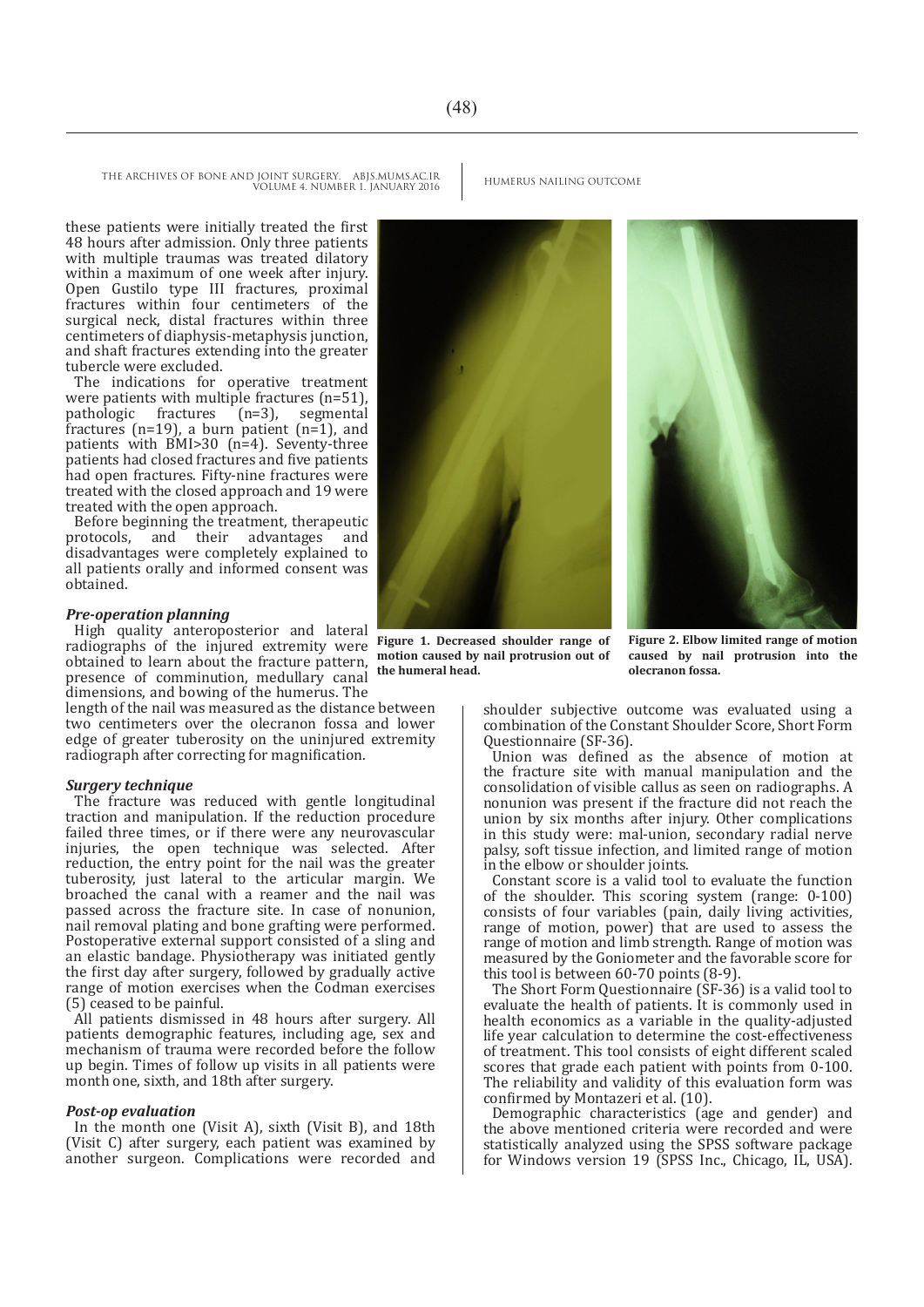#### THE ARCHIVES OF BONE AND JOINT SURGERY. ABJS.MUMS.AC.IR HUMERUS NAILING OUTCOME VOLUME 4. NUMBER 1. JANUARY 2016



**Figure 3a. Nonunion in a 47-year-old man with a segmental fracture during a motorcycle collision with an automobile.**

**Figure 3b. Nonunion in a 52-year-old female with multiple fractures.**

**Figure 3c. Nonunion in a 40-year old woman with multiple fractures.**

All quantitative numeric values are expressed as mean± standard deviation. The chi-square test was used to compare differences in the qualitative parameters. Analysis of variance (ANOVA) was used to compare parametric continuous data among several groups, and the t test was employed to analyze parametric continuous data. In all statistical tests, the alpha level was set at 0.05.

#### **Results**

Of the 78 included patients (mean age: 35), 63 patients  $(81%)$  were male and 15 patients  $(19%)$  were female. Five patients (6%) had open fractures and 73 patients (94%) had closed fractures. In 75 patients, fractures occurred following an acute trauma and in three other patients pathological fractures occurred because of bony tumors. The most common mechanism of trauma among these patients was car to car accidents (33%) followed by motorcycle to car accidents (28%).

The open approach used in 53 patients (68%) and the closed approach in 25 patients (32%). The mean time of the procedure in the close method was 30 minutes versus 40 minutes in the open method. There were no significant differences between the approaches (*P*=0.135). Three patients with primary radial nerve palsy improved after surgery. Complications recorded during the followup visits were: one patient with malunion, one with secondary radial nerve palsy (a 29-year-old female with a segmental humeral fracture; radial function returned itself after 4 months), three patients with nail protrusion from the humeral head that caused decrease shoulder range of motion [Figure 1], one patient with elbow limited range of motion caused by entering the nail into the olecranon fossa [Figure 2], and eight patients with nonunion after six months. One was a 47-year-old male with a segmental fracture during a motorcycle collision with an automobile [Figure 3a]. Another patient was a 52-year-old female with multiple fractures and BMI>30 injured as a pedestrian an automobile accident [Figure 3b]. The third patient was a 40-year-old female with multiple fractures and diabetes type I, who was injured as a pedestrian in an automobile accident [Figure 3c]. All of the nonunion patients were treated with nail removal and bone plating with autogenic bone graft.

In visits A, B and C, the Constant shoulder score and SF-36 were used to evaluate all patients. The mean Constant shoulder score in visit A was 73, in visit B was 81, and in visit C was 89 among all patients. There was significant differences between the groups (*P*=0.016). Also, the mean SF-36 score in visit A was 77, in visit B was 82, and in visit C was 91 (*P*=0.017). Our findings showed that with the increase of age, shoulder subjective performance (SF-36 and constant shoulder scores) severely decreased and there was a reverse significant correlation ( r SF-36, age=-0.417, *P*=0.005 r constant scores, age= -0.365 , *P*=0.014).

In both the SF-36 and constant shoulder scores, the lowest score obtained in those in the over 50 age group (*P*<0.001) and scores in female patients was lower than males (*P*<0.001). The results showed that the mean time of union in the closed approach was 85 days versus 102 days in the open method  $(P=0.03)$ 

 $(49)$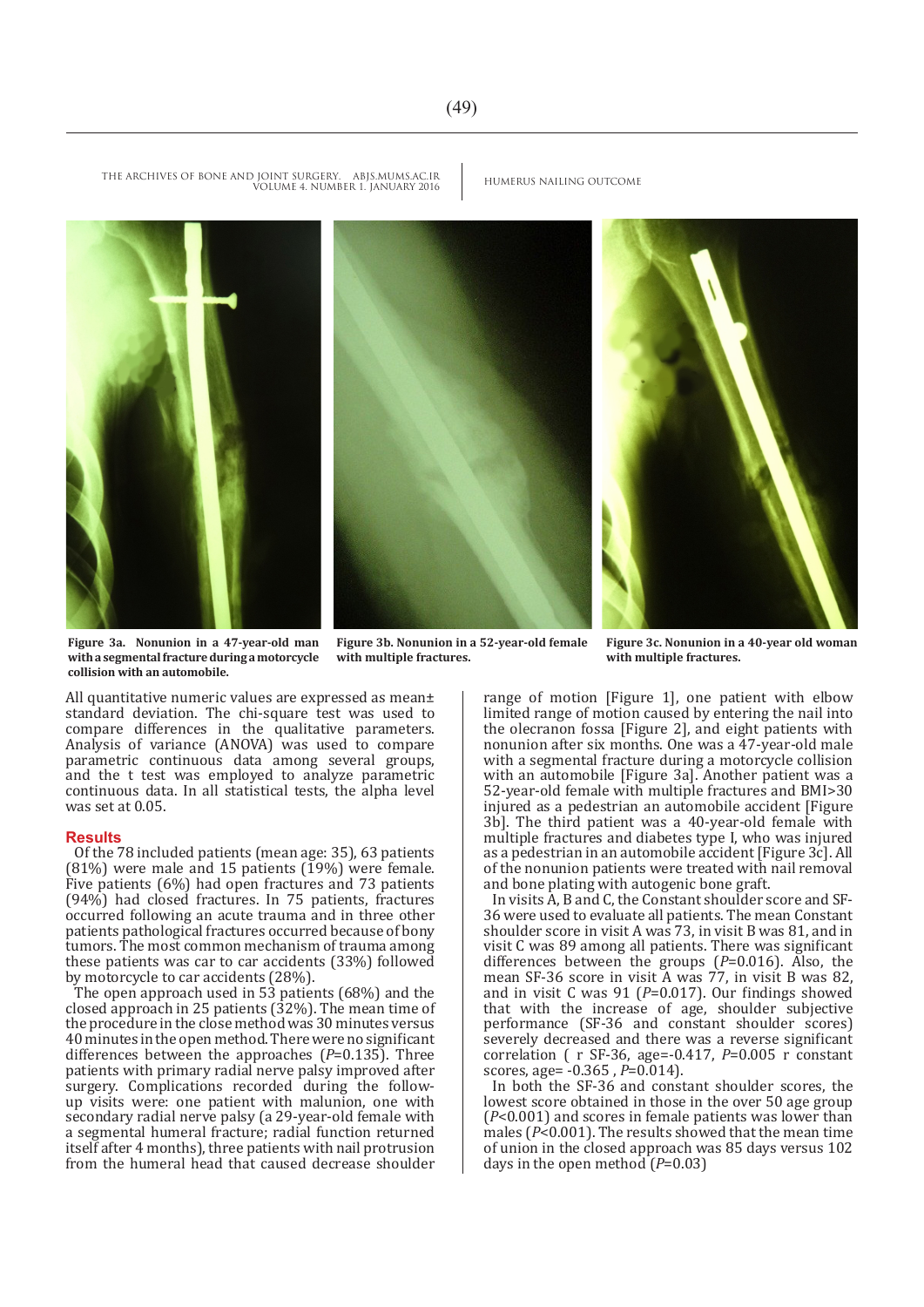THE ARCHIVES OF BONE AND JOINT SURGERY. ABJS.MUMS.AC.IR HUMERUS NAILING OUTCOME VOLUME 4. NUMBER 1. JANUARY 2016

### **Discussion**

The choice of operative treatment in the humeral shaft fracture depends on multiple factors: fracture indications, associated injuries, and patient indications (11, 12). The goal of the operative treatment of humeral shaft fractures is to reestablish length, alignment, and rotation with stable fixation that allows early motion and ideally early weight bearing on the fractured extremity (13-15).

In our study the constant shoulder score and average time for union was better than Firat et al.'s study (score of 82 versus score of 74 and 85-102 days versus 100 days respectively) (16). Moreover, Firat et al. reported that due to possible self-rotation of the nail, displacement of the nail or screw and hypoperfusion in the area of entering the nail happened in intramedullary nailing of the humerus. Also, the high risk of shoulder impingement syndrome and restriction of shoulder and elbow joints was observed, but in our study such complications were observed minimally or not at all. The reason for these differences is that in our study, proper length of the nail was determined before surgery on the basis of intact limb radiograph (pre-operation planning) and physiotherapy initiated immediately after surgery. On the other hand, we applied screws to stabilize and prevention nail rotation or nail displacement. Our good results were similar to several other studies (17-24).

Preoperative planning provides numerous benefits to a surgeon. Formal planning increases surgical efficiency and decreases stress in the operating room (25, 26). The length of the nail is carefully chosen and if too long of a nail is selected, one risk is distracting the fracture site as the nail impacts the tapered end of the humeral canal as it is advanced in an attempt to seat it below the tuberosity proximally. Leaving the nail proud proximally will result in an increased incidence of impingement. So we used this method of measuring to improve our results and decrease patient complications.

As time passed, this study showed a progression in the SF-36 scores and constant shoulder score, indicating fractures and surgery complications progressively decreased. Infection incidence was reduced by medical treatment, radial nerve damage diminished and nerve function progressively returned to normal status. Also,

by physiotherapy and limb muscle empowering, arm function improved as well.

The most common cause of shoulder movement restriction is the excess length of the nail that brings the risk of ejection from the humeral head. Therefore, selection of the precise length of the nail is very important to avoid such a disorder. It is recommended to hide the proximal head of the nail completely under the humeral head cartilage. Moreover, fluoroscope should be used carefully to control the point of nail insertion.

Taking a detailed history of shoulder pain, doing a thorough physical examination for range of shoulder movement, and performing the required radiography to assess previous pathology in the shoulder joint are recommended. Furthermore, physiotherapy are recommended. Furthermore, physiotherapy immediately after the operation to obtain proper elbow and shoulder joint motion is necessary. Inserting the distal screw, conducting fluoroscopy for fracture site assessment and reduction are also mandatory.

The limitations of our study are that it is a descriptive one and there is no control group to compare the results. The present study had other limitations that might have influenced the outcomes as well, such as the sample size of 78 patients might not have been adequate for conclusive evidence of statistically significant differences between the scores. Our study was not a multi-centric one and it may weaken the generalizability of the study. Finally, we did not undertake any explanatory analyses. Instead, we suggested that the results of the present investigation could be useful in the development of further investigations.

Intramedullary nail fixation in the humeral shaft fracture may be associated with high rates of non-union. A clinical trial on this method is recommended.

Mohsen Mardani Kivi

Mehran Soleymanha Department of Orthopedic Surgery, Pursina Hospital, Guilan University of Medical Sciences, Rasht, Iran

Zahra Haghparast-Ghadim-Limudahi Guilan University of Medical Sciences, Rasht, Iran

### **References**

- 1. Ekholm R, Tidermark J, Tornkvist H, Adami J, Ponzer S. Outcome after Closed Functional Treatment of Humeral Shaft Fractures. J Orthop Trauma. 2006; 20(9):591-6.
- 2. Dağlar B, Delialioğlu OM, Taşbaş BA, Bayrakçi K, Ağar M, Günel U. Comparison of plate-screw fixation and intramedullary fixation with inflatable nails in the treatment of acute humeral shaft fractures. Acta Orthop Traumatol Turc. 2007; 41(1):7-14.
- 3. Saka G, Saglam N, Kurtulmus T, Özer C, Uqurlar M, Akpinar F. Interlocking intramedullary ulna nails in

isolated ulna diaphyseal fractures: a retrospective study. Acta Orthop Traumatol Turc. 2013; 47(4):236- 43.

- 4. Oztürk I, Ertürer E, Uzun M, Akman S, Seçkin F. The effectiveness of functional bracing in the conservative treatment of humeral diaphyseal fractures. Acta Orthop Traumatol Turc. 2006; 40(4):269-73.
- 5. Canale TS, Beaty JH. Campbell′s operative orthopedics. 12th ed. Hardcover; 2013.
- 6. Hall Rf, Pankovich Am. Ender nailing of acute fracture of humerus. A study of closed fixation by